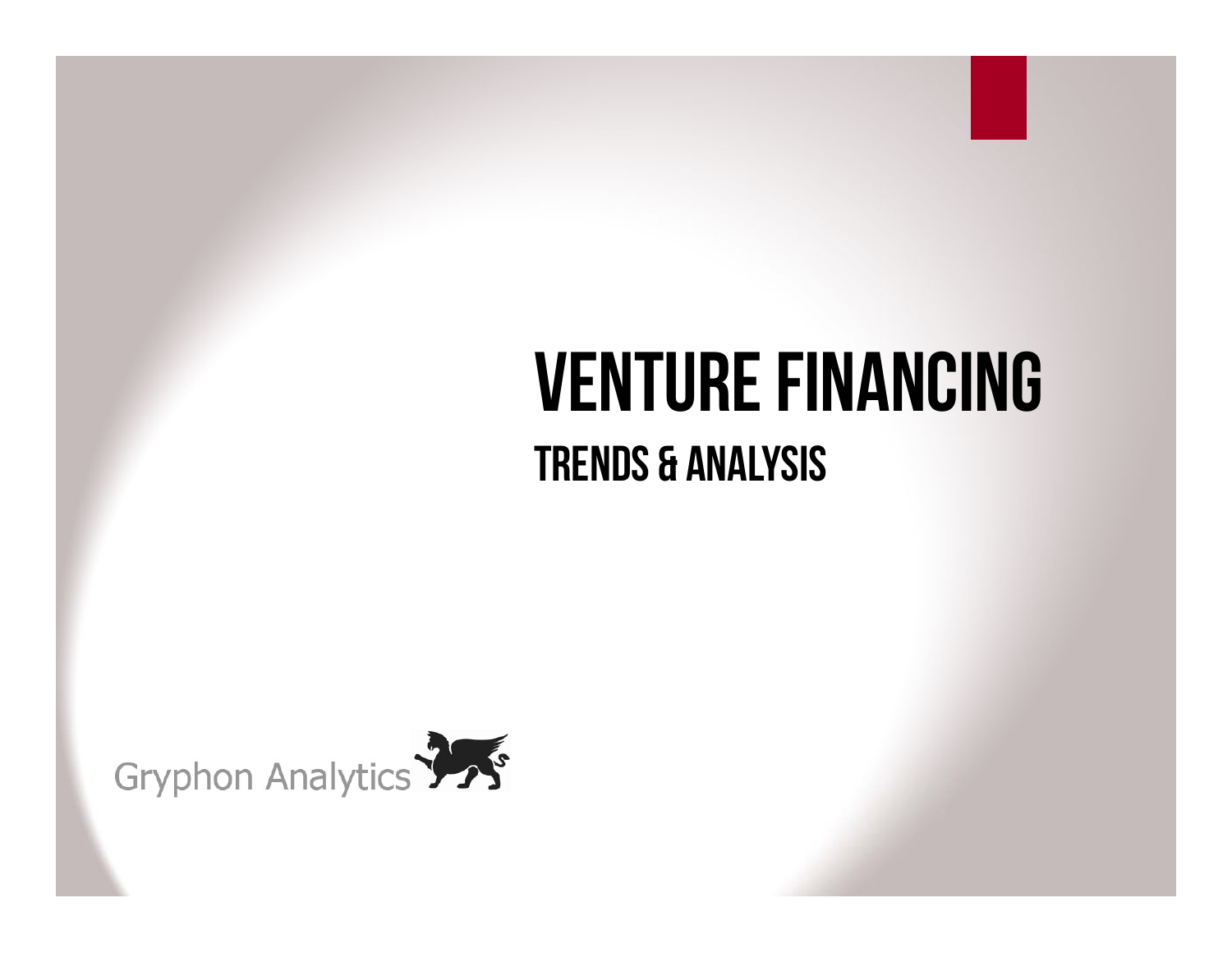

### Introduction

#### About the Study

This study was prepared by Tom Bird, an independent healthcare analyst and author for Gryphon Analytics, <sup>a</sup> leading independent healthcare research portal.

Venture capital continues to play <sup>a</sup> pivotal role in the development of novel medical innovation from new biotechnology therapies to revolutionary medical devices. These innovative medical technologies affect virtually all Americans.

The purpose of the study is to provide corporate finance professionals, operators, and investors, an overview of the fundamental trends impacting venture capital investment in the healthcare and life sciences communities.

This study is part of Gryphon Analytics' public outreach program aimed at collecting and disseminating information about the important role that life sciences venture investing plays in driving revolutionary medical innovation.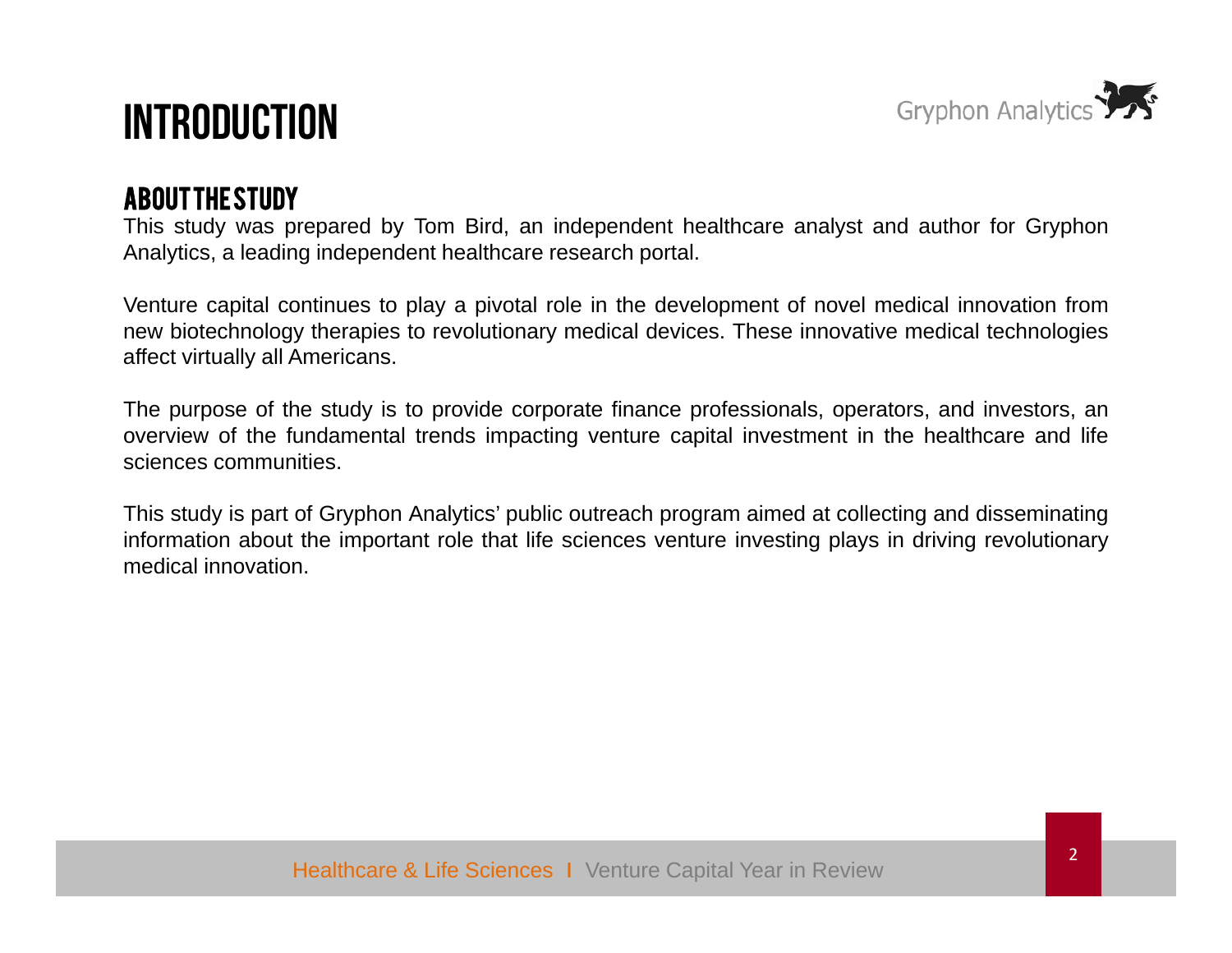

The information presented in this report has been gathered with the utmost care from sources believed to be reliable, but is not guaranteed. This analysis has been prepared and is based on information available to it, including information derived from public sources that have not been independently verified.

The statistics for this publication were assembled primarily from the **MoneyTree**™ Report by **PricewaterhouseCoopers , The National Venture Capital Association Yearbook 2012** by **Thomson Reuters** , and **DowJones VentureSource VentureSource.**

For more information please contact:

**Tom Bird**Gryphon Analytics www.gryphonanalytics.com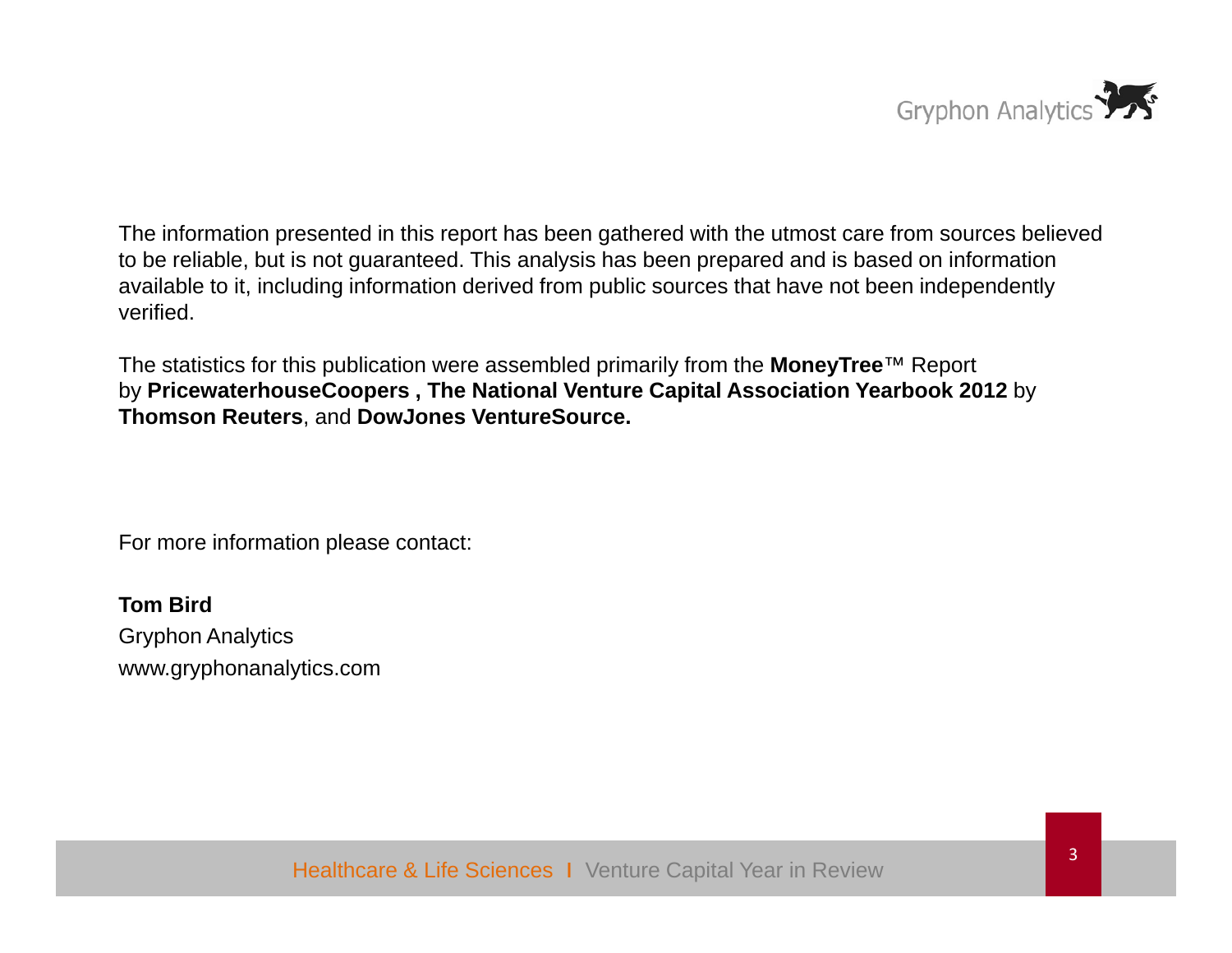### Trends



After rising in 2011, U.S. venture capital investment fell 10% last year as firms put less money into consumer, internet, renewable energy and healthcare companies.

Overall, investors deployed \$26.5 billion into 3,698 financings for U.S.-based venture-backed companies. Deal volume fell 6% from the prior year while VCs deployed lower capital amounts per transaction.

#### **Quarterly Trending**

For the fourth quarter, venture investment of \$6.4 billion into 968 companies fell 3% in dollars, but rose 5% in deal volume over Q3 2012.

Compared to the prior year same quarter, venture investments were 13% less while deal volume remained equal.

Interestingly, according to Dow Jones VentureSource, corporate investments reached 2000 levels for the first time. Eight deals in the fourth quarter alone generated <sup>a</sup> 32% increase in capital.

#### General economic uncertainty continues to hinder capital investments, and venture capital Financing is no different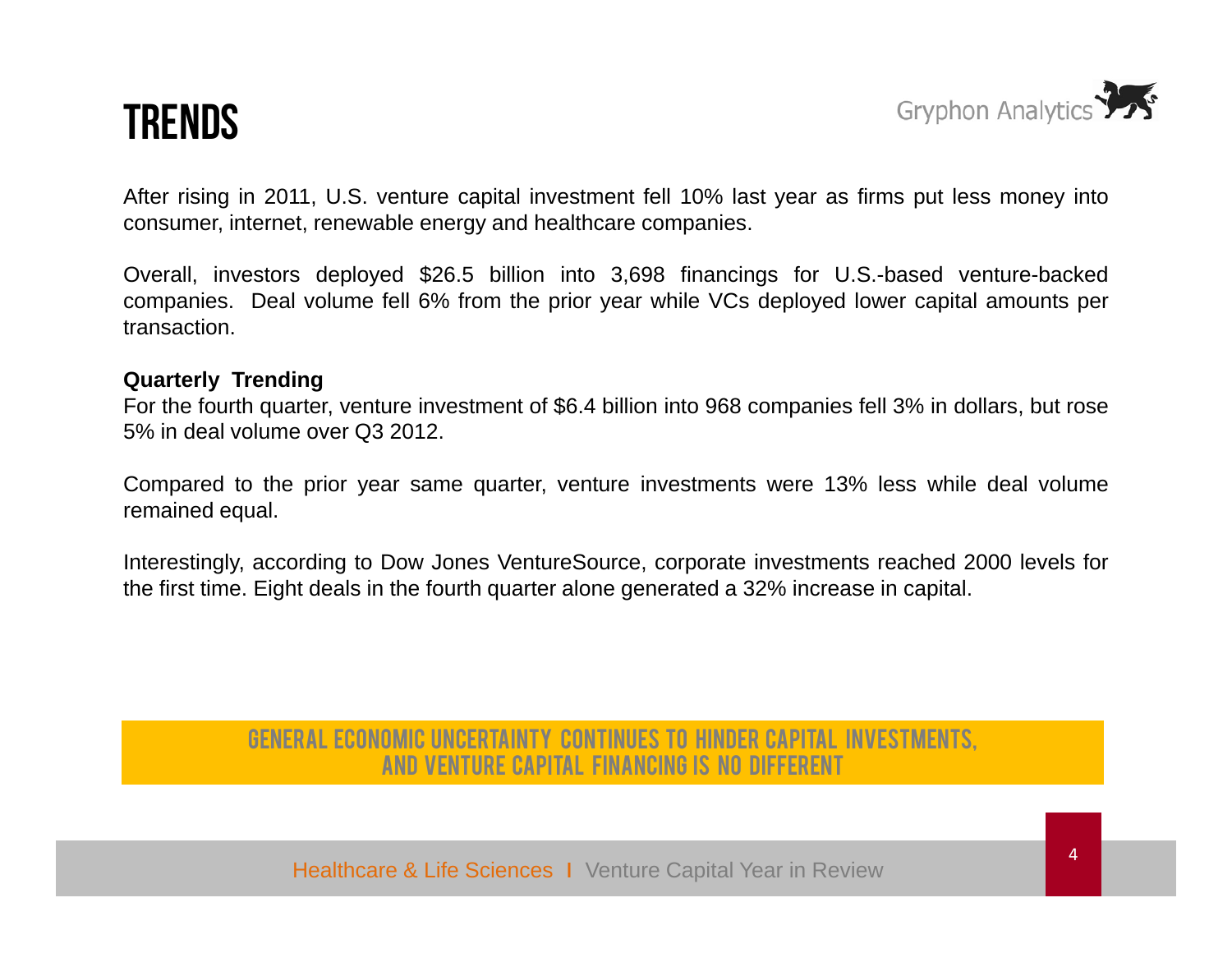# Year-over-Year Investment Trends



Investment and deal volume over the past 4 years have resulted in +7.9% and +4.2% CAGRs, respectively.



Source: PwC MoneyTree, NVCA, Gryphon Analytics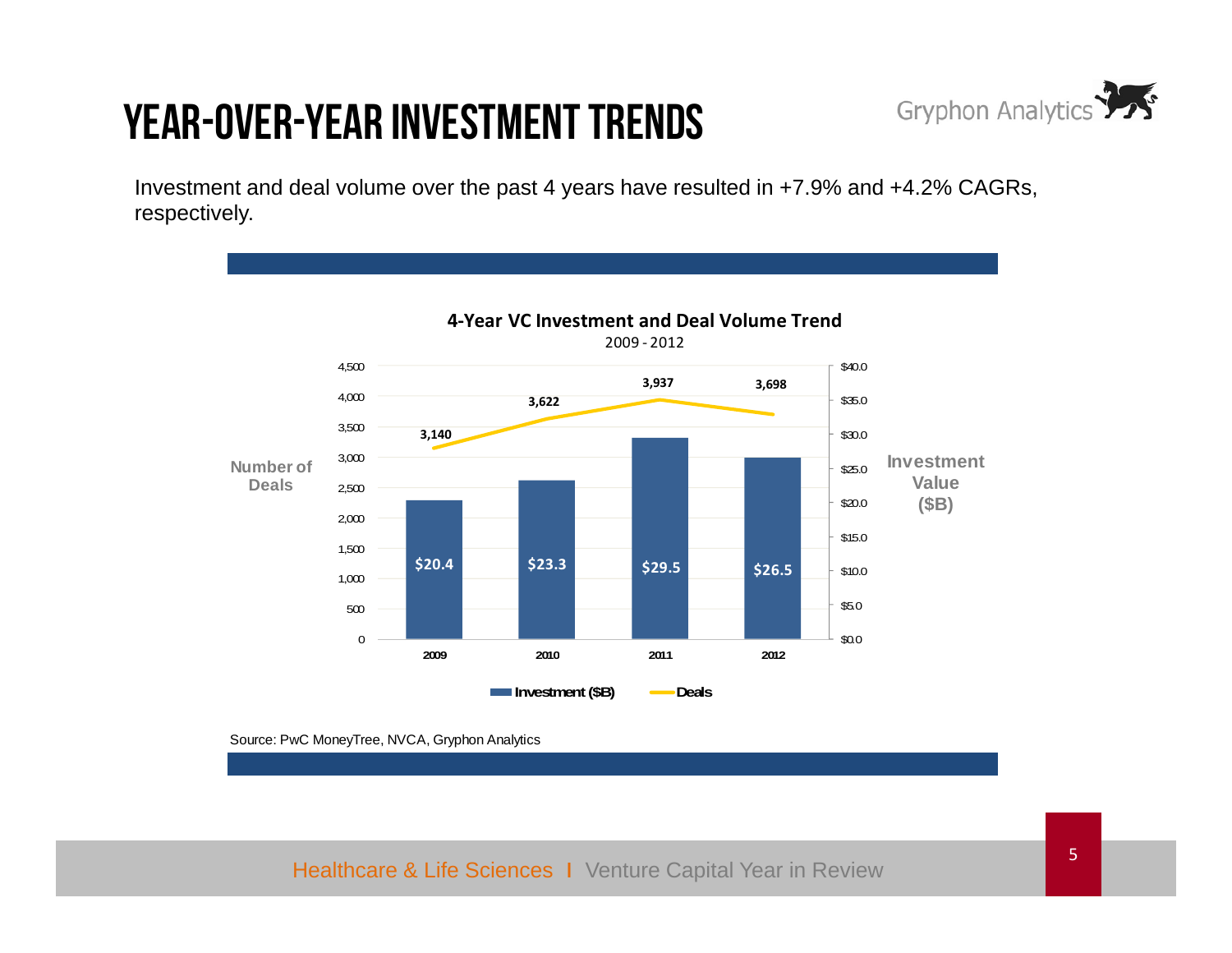# Quarterly Investment Trends



Quarter-over-quarter venture capital trends demonstrate an active and strengthening investment market.

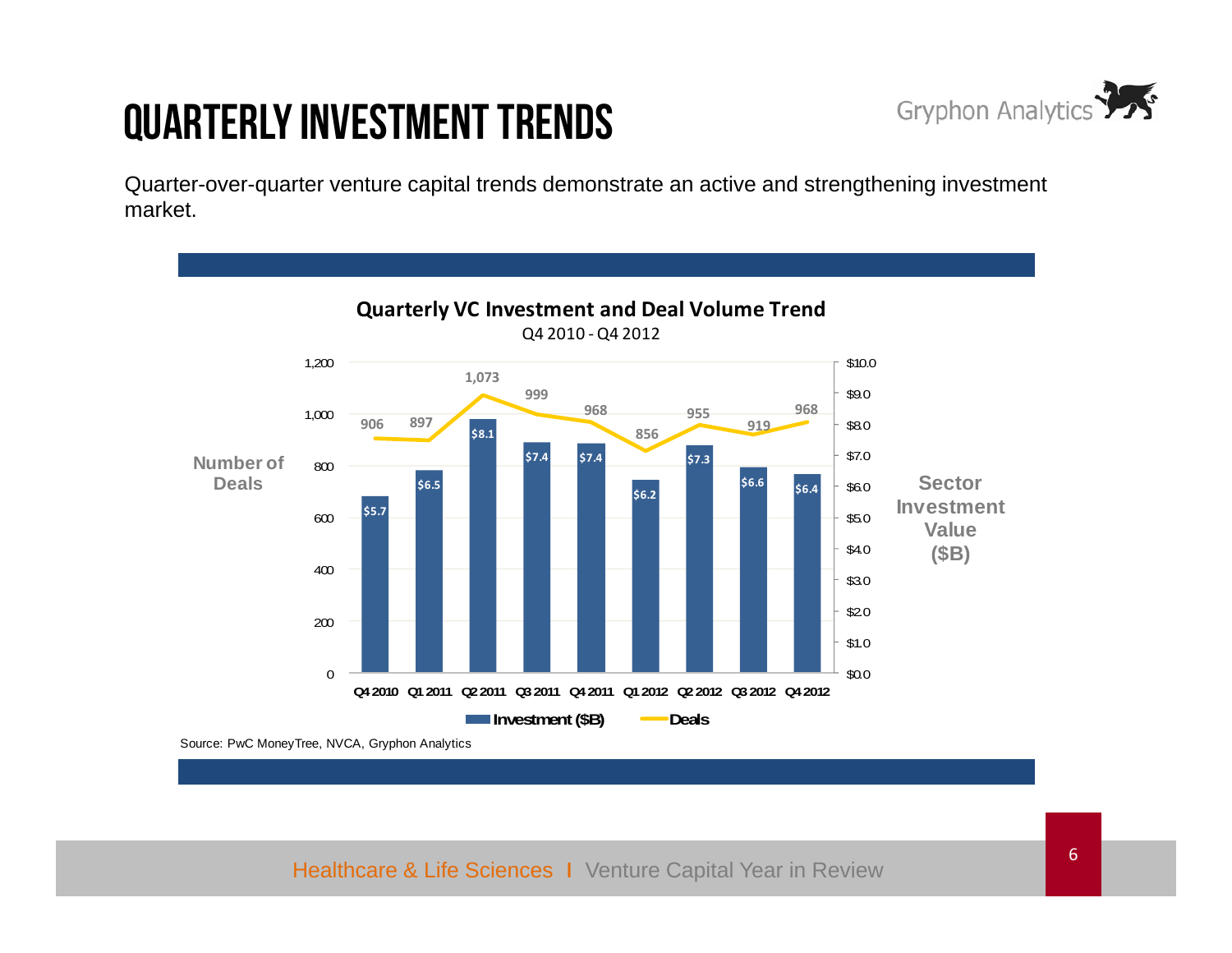# Investment by Stage of Development



#### Investment by Stage

| <b>STAGE</b> | 2011     | 2012     |  |  |
|--------------|----------|----------|--|--|
| Seed         | \$1,056  | \$725    |  |  |
| Early Stage  | 8,761    | 7,832    |  |  |
| Expansion    | 9,836    | 9,374    |  |  |
| Later Stage  | 9,810    | 8,594    |  |  |
| Total        | \$29,463 | \$26,525 |  |  |

In 2012, all development stages experienced a decline in investment dollars.

**\$** Investment decline relative to 2011 was concentrated amongst Later Stage and Early Stage companies, declining -41% and -32%, respectively respectively.



**in Millions**

Source: PwC MoneyTree, NVCA, Gryphon Analytics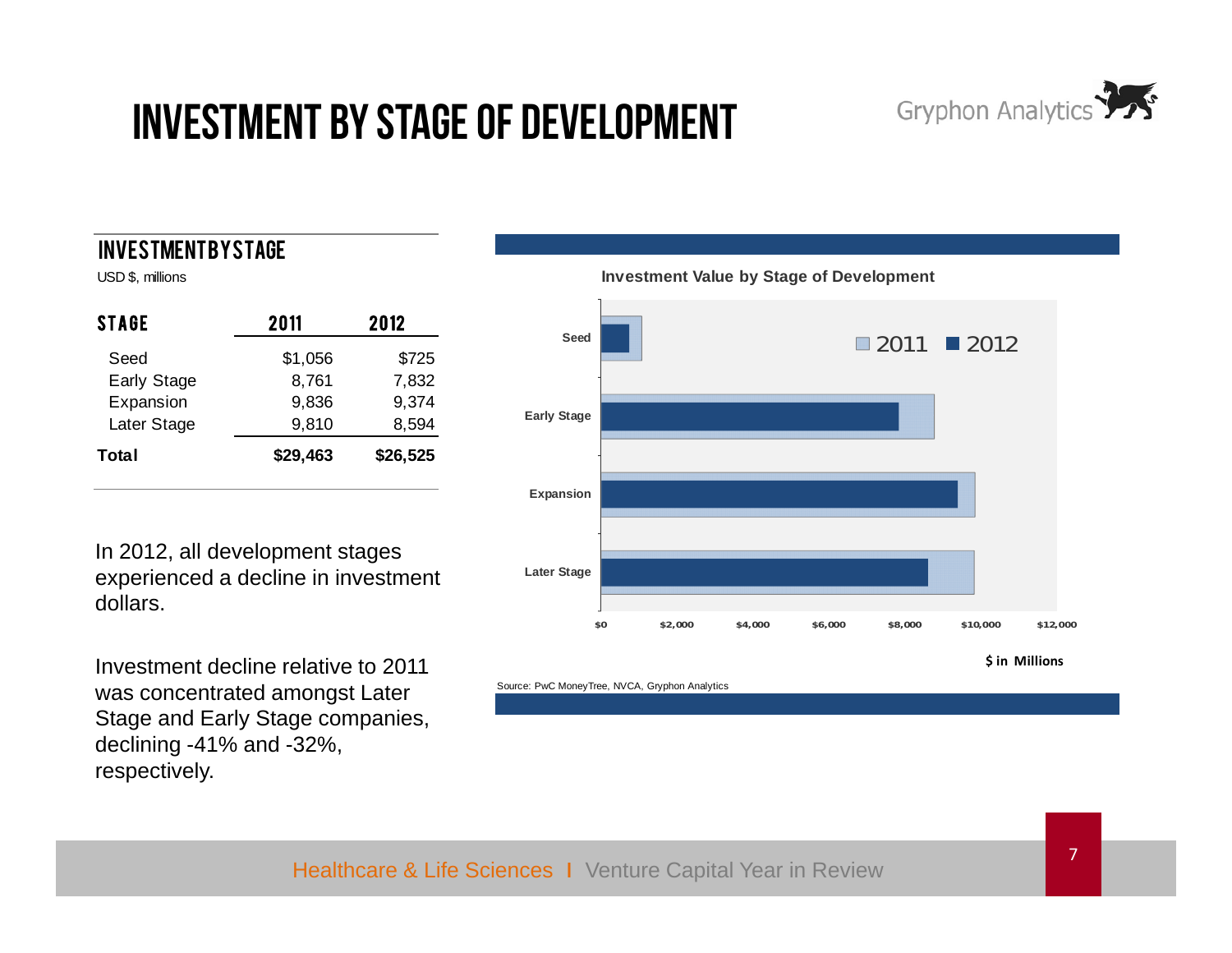# Venture Capital Funding by Segment



Double-digit decreases in investment dollars across most industries, specifically the traditionally capital intensive Clean Technology and Life Sciences sectors, offset the increases seen in the Software sector in 2012.

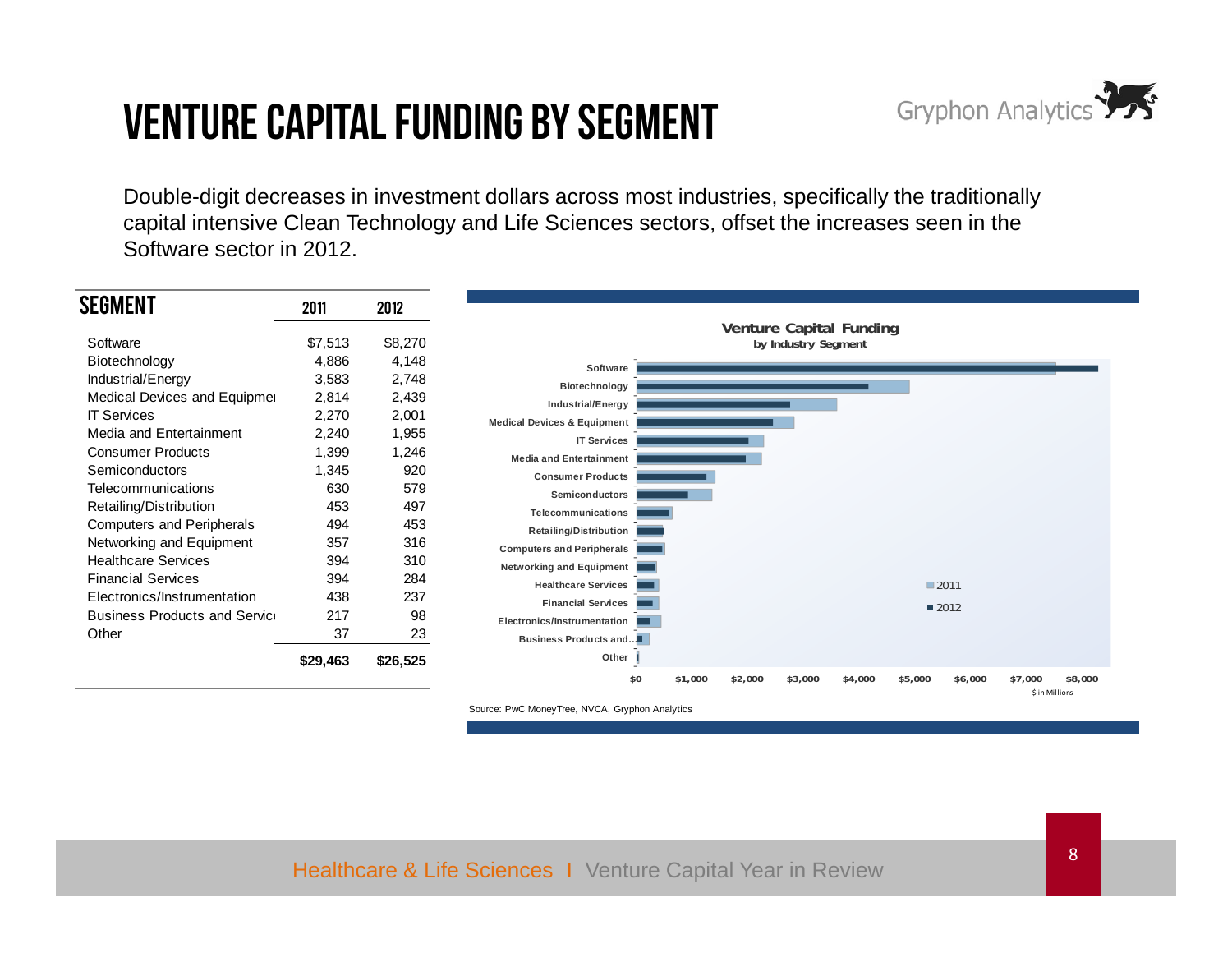

#### LIFE SCIENCES TRENDING & ANALYSIS

Healthcare & Life Sciences I Venture Capital Year in Review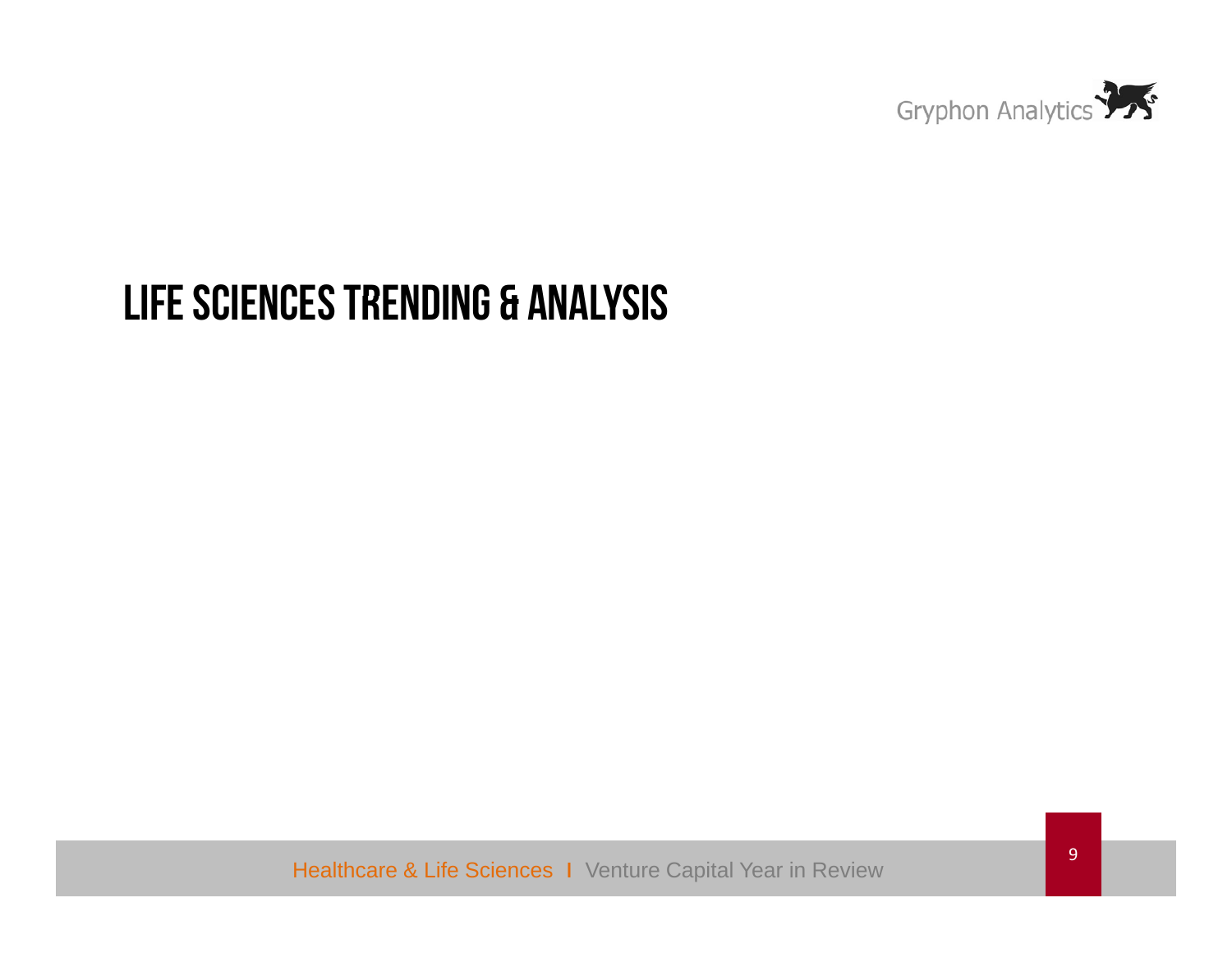# Life Sciences Trends



Venture capitalists invested a total of \$6.9 billion in 824 Life Sciences deals during the year, compared with \$8.1 billion in 836 deals during 2011. The number of Life Sciences companies receiving VC funding for the first time reached the lowest level since 1995 with only 135 companies receiving funding in 2012.

#### **First-Time Financing**

First-time funding for life sciences companies fell 41% in dollars to \$664 million going into 135 companies in 2012. This marked the lowest number of companies receiving funding for the first time since 1995.

First-time / Seed stage deals in the life sciences sector averaged \$4.9 million for 2012, compared to \$6.3 million in 2011 companies. The Biotechnology industry accounted for 54% of first-time financings in the Life Sciences sector in 2012.

#### With chatter about an unfriendly regulatory landscape getting louder and a generally uncertain exit environment, healthcare venture capital was Hindered in 2012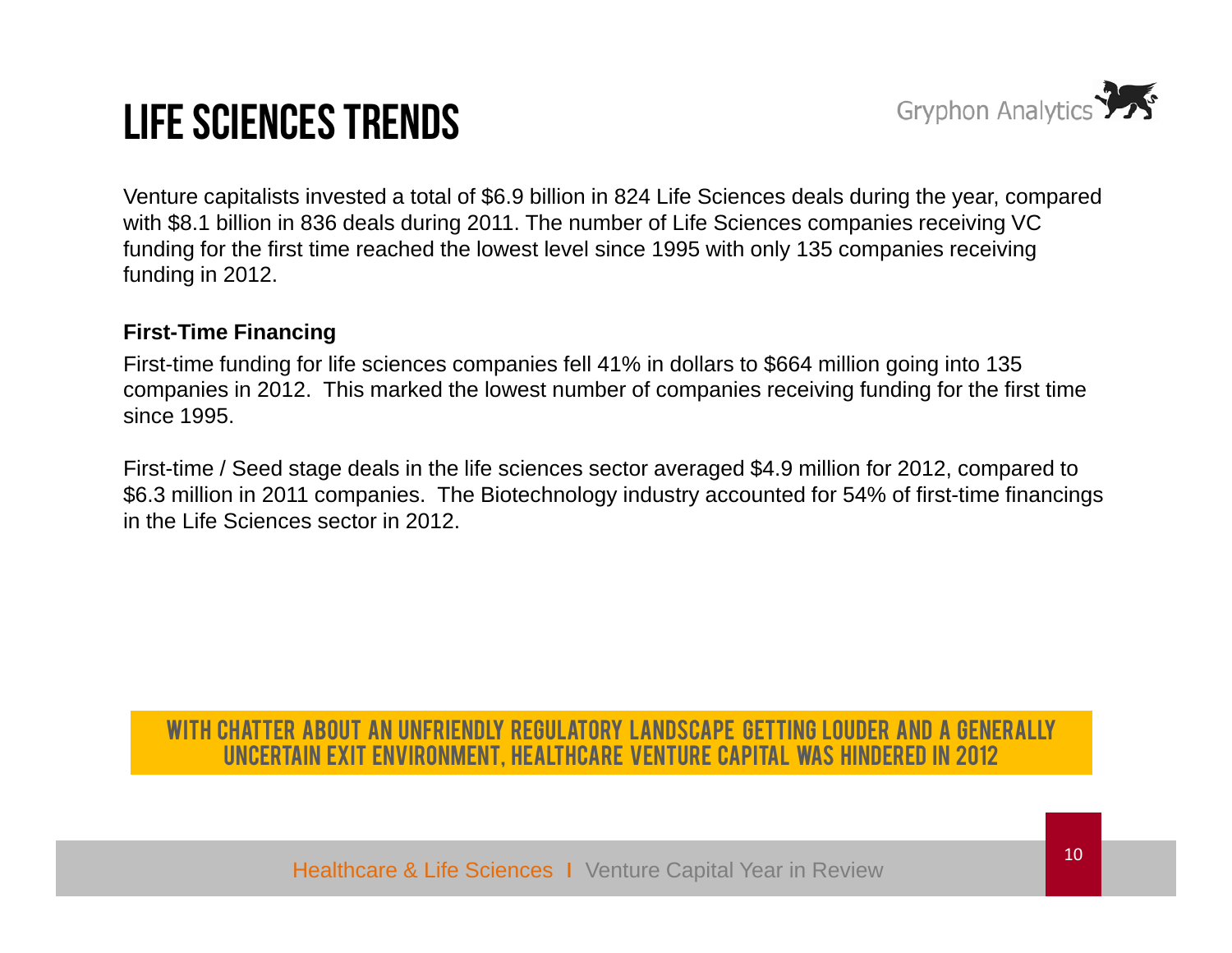# Life Sciences Sub-Segment Trends3



Biotechnology investment dollars declined 15% with volume flat in 2012 to \$4.1 billion going into 466 deals, placing it as the 2<sup>nd</sup> largest investment sector for the year in terms of dollars and deals.

For the Q4 of 2012, \$1.3 billion went into 135 Biotechnology companies, an increase of 3% in dollars and 13% in the number of deals from Q3 when \$1.2 billion went into 119 rounds.

#### Medical Device industry fell 13% in dollars and 15% in deals in 2012, finishing the year with \$2.4 billion going into 313 deals.

For the fourth quarter, Medical Devices saw an increase of 32% in dollars and 9% in deals from Q3 2012 with \$581 million going into 74 deals.

Life Sciences sector (Biotech and Medical Devices combined) accounted for 25% of all venture capital dollars invested in 2012 compared to 26% in 2011. Much of the decline for the year occurred in 1<sup>st</sup> time financings where both Biotechnology and Medical Devices saw the lowest number of deals since 1995.**All Other**





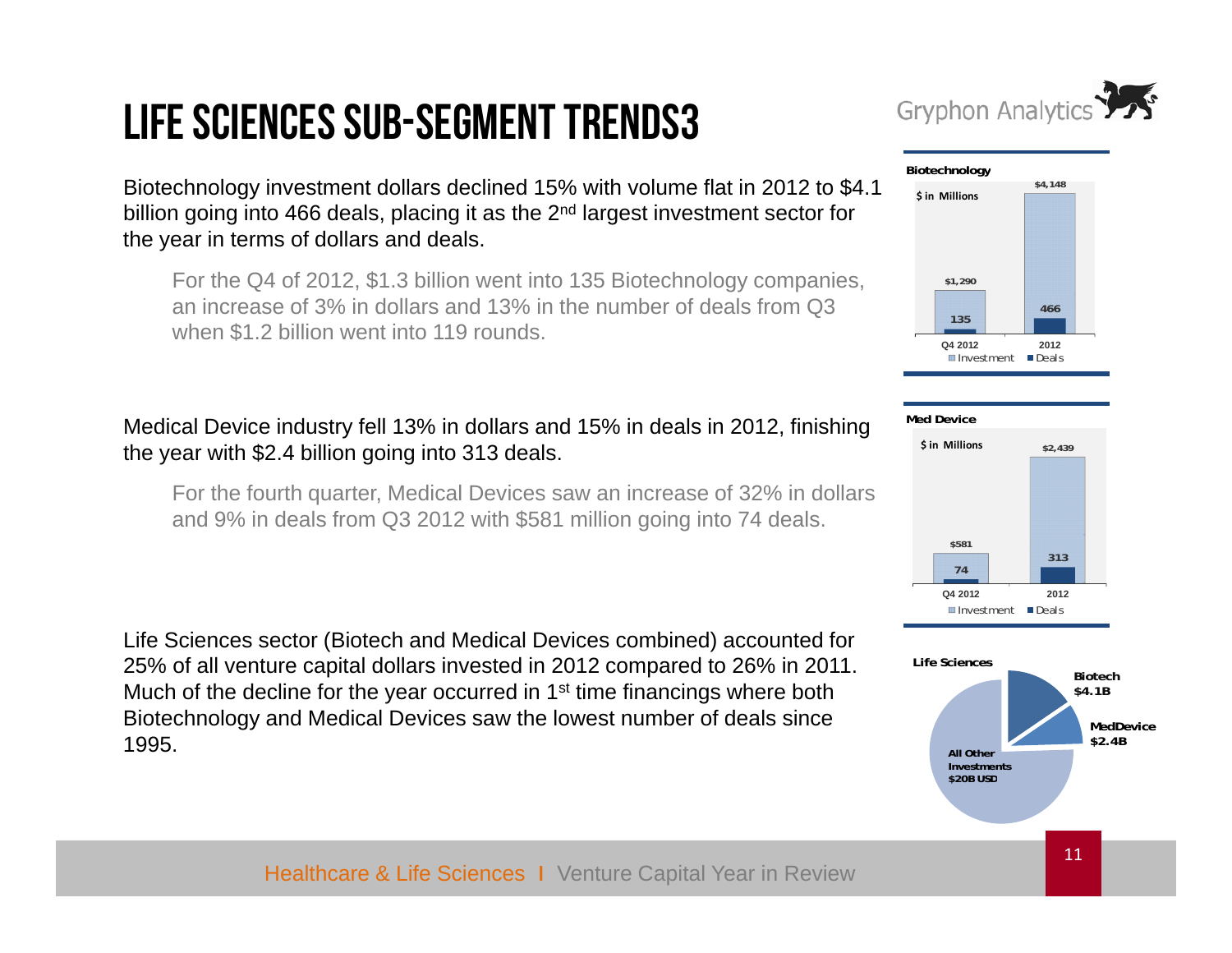

### Funding By Sub-Segment

#### **Funding by Sub-segment**

Three of the seven Biotechnology subsegments exhibited growth in 2012 Q4 , compared to the prior quarter. Dollars invested in the Biosensors, Biotech Research, and Biotech-Human subsegments rose 415%, 58%, and 41%, respectively. The Biotech-Human subsegment accounted for the largest share of dollars in the fourth quarter at \$1.1 billion. For the full year 2012, Biotech-Human also led in funding at \$3.2 billion, but, like all of the Biotechnology subsegments, it experienced a decline in funding when compared to 2011.

For the full year 2012, all three of the Medical Device subsegments recorded a decline in funding. The Medical Therapeutics subsegment captured the majority of the investments in the Medical Device industry in 2012, accounting for 61 percent of the deals and 80 percent of the dollars. In Q4, only the Medical Therapeutics subsegment experienced an increase, jumping 65 percent over the prior quarter to \$520 million.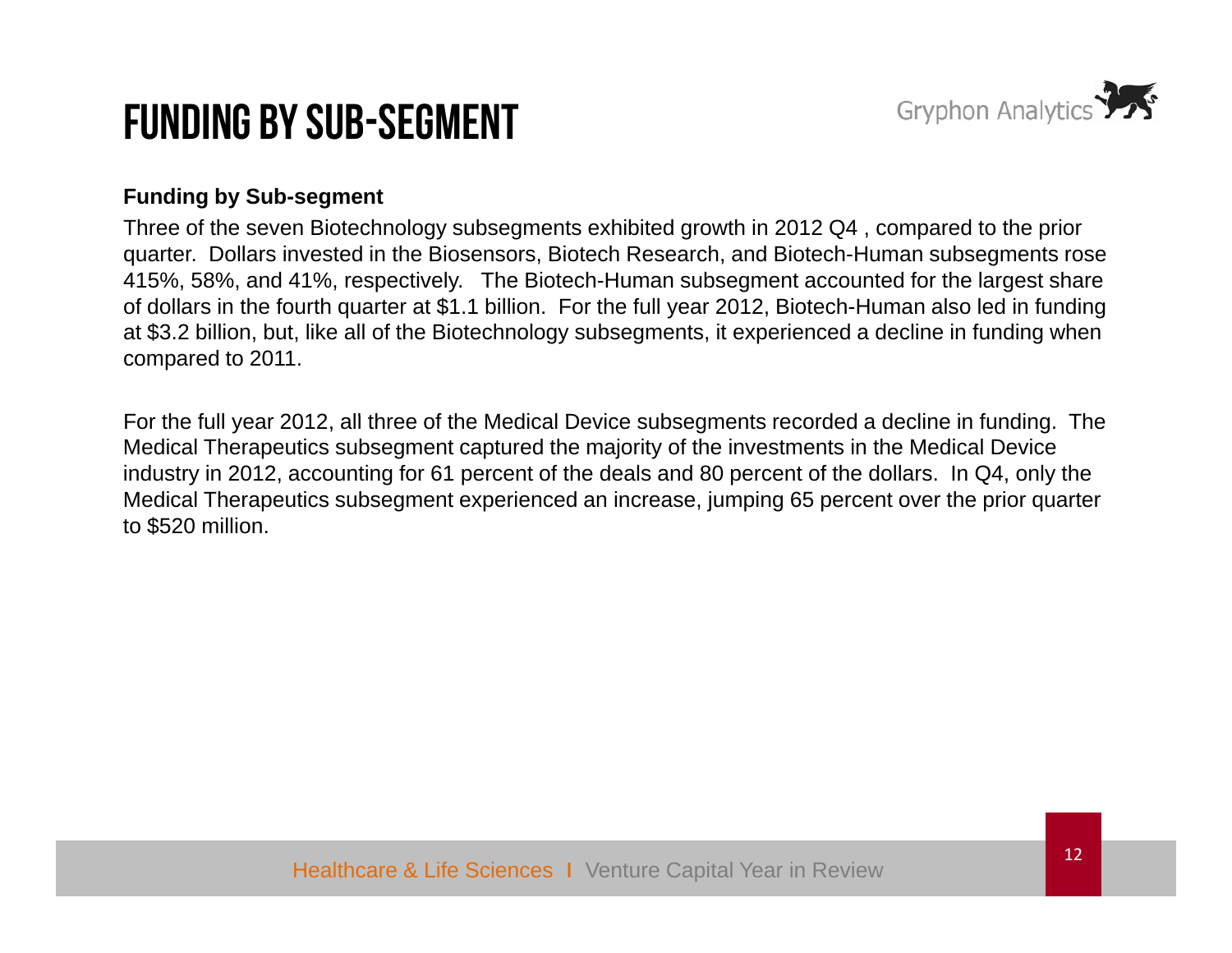

# Life Sciences Trends

#### **Investments by Region**

The top 3 metropolitan regions receiving Life Sciences venture capital funding during 2012 were San Francisco Bay (\$1.7 billion), San Diego Metro (\$709 million), and NY Metro (\$415 million).

In Q4, the top 5 metropolitan regions receiving funding were San Francisco Bay (\$588), Boston (\$278), NY Metro (\$214), San Diego Metro (\$142), and the Great Lakes (\$94 million).

Investments in Biotechnology deals accounted for 71% of the dollars invested in the top five regions in Q4 2012.



Healthcare & Life Sciences I Venture Capital Year in Review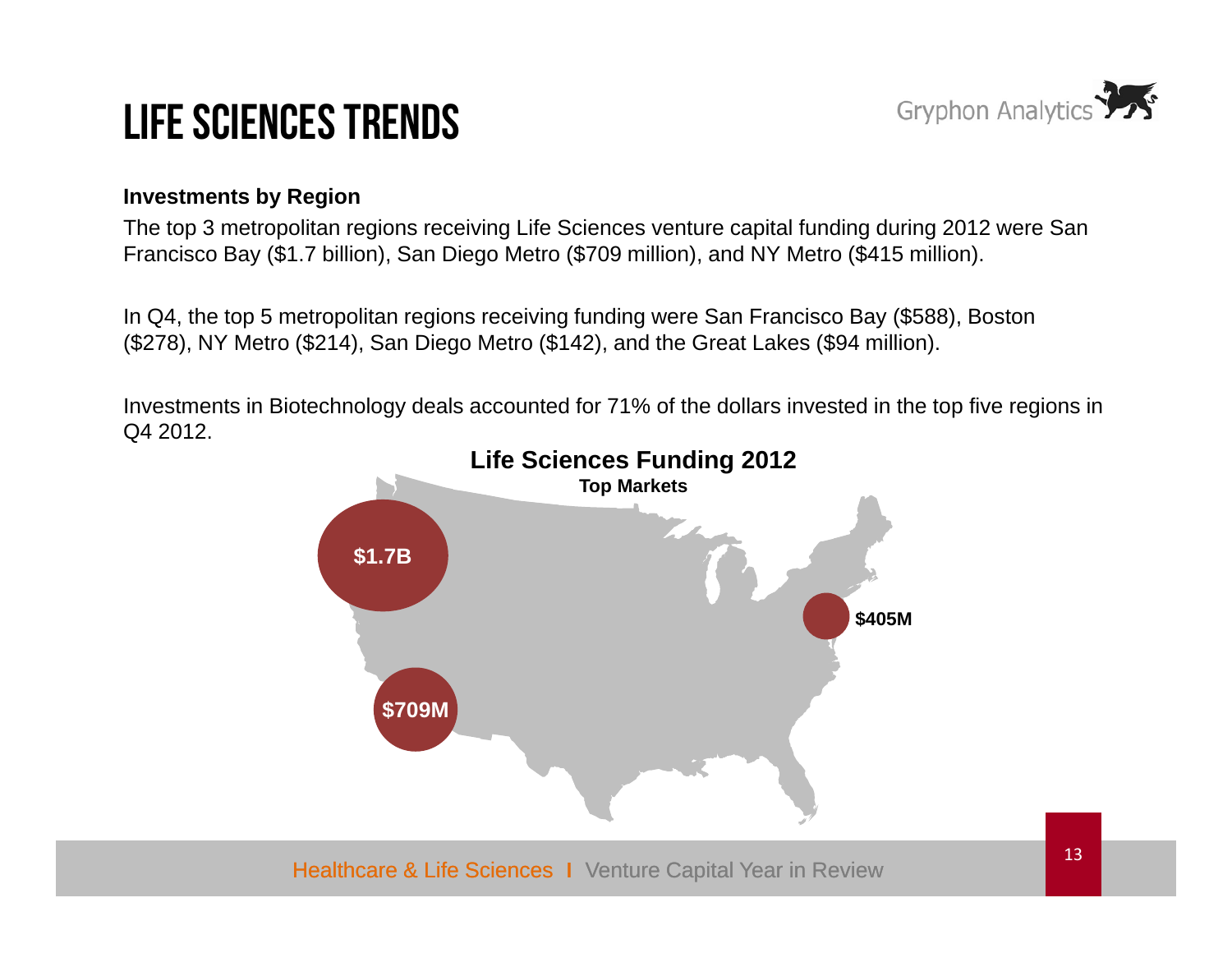

# Life Sciences Investments

Life sciences investment was suppressed for much of the year, particularly with first-time fundings, due in part to the impact of an uncertain regulatory and reimbursement environment.



Source: PwC MoneyTree, NVCA, Gryphon Analytics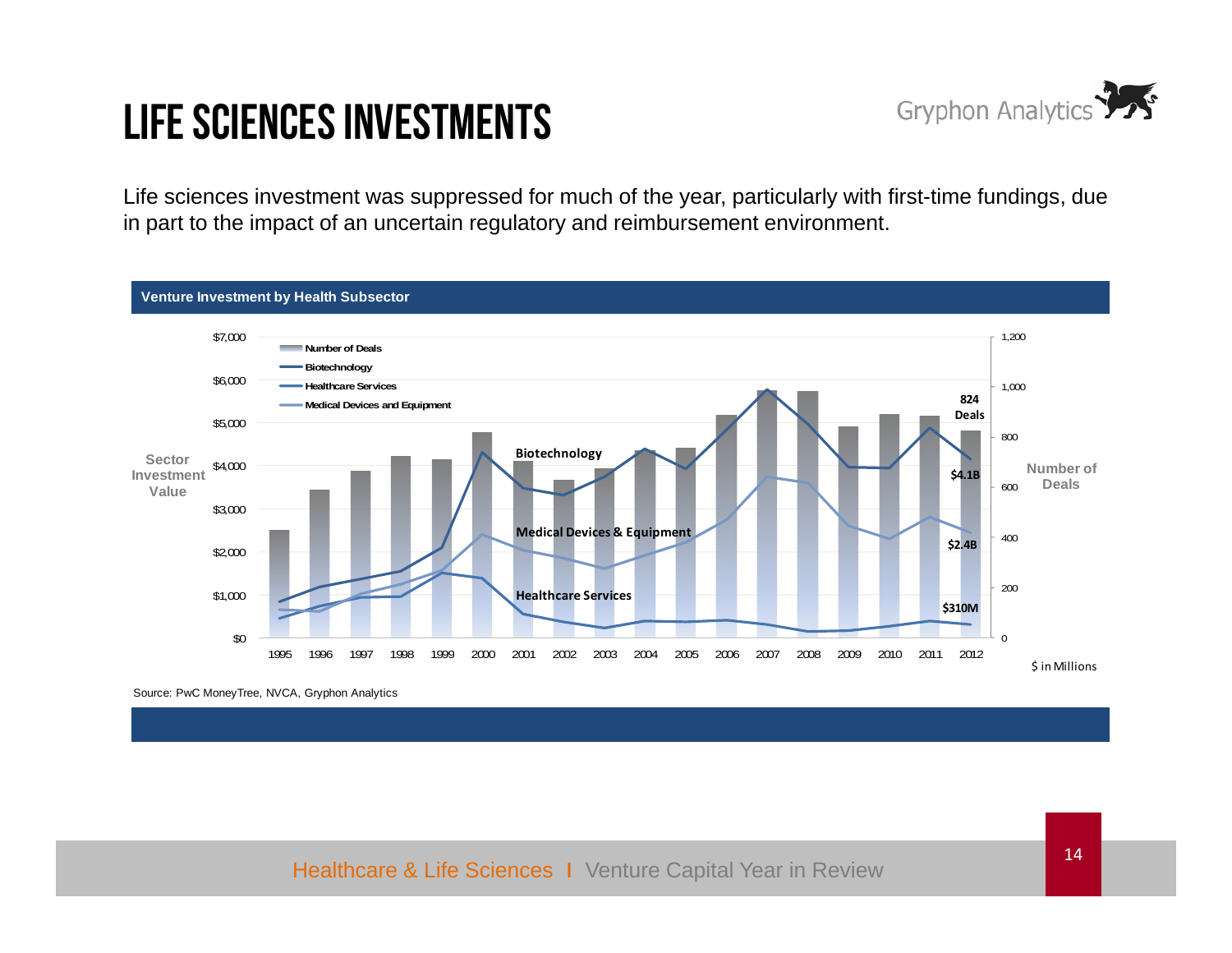### Life Sciences Commentary



In a shaky economic climate, where fund raising has become tight and there are decreasing opportunities to exit the market, venture capital firms have become extremely cautious in selecting investments. This has led to a depreciation in deal values. However, segments like Biosensors and Biotech Research have earned sizeable additions of new funding, with positive trends set to continue.

Patent expiration and lengthy approval times have increased the costs of drug development. This, coupled with a slow economy, has made VC investors reluctant to heavily invest in high-cost new drug development. As an alternative, many investors have focused on enhanced drug delivery technologies and product life cycle management technologies.

Extended approval times related to drug development have prolonged the timeline to ultimately enter the commercial market – chances of realizing commercial profit has been an material consideration for financial and corporate investors.

Venture capital backed life sciences investment depends upon a predictable and efficient path within the regulatory environment. Public policy continues to drive venture capital investment in very specific ways.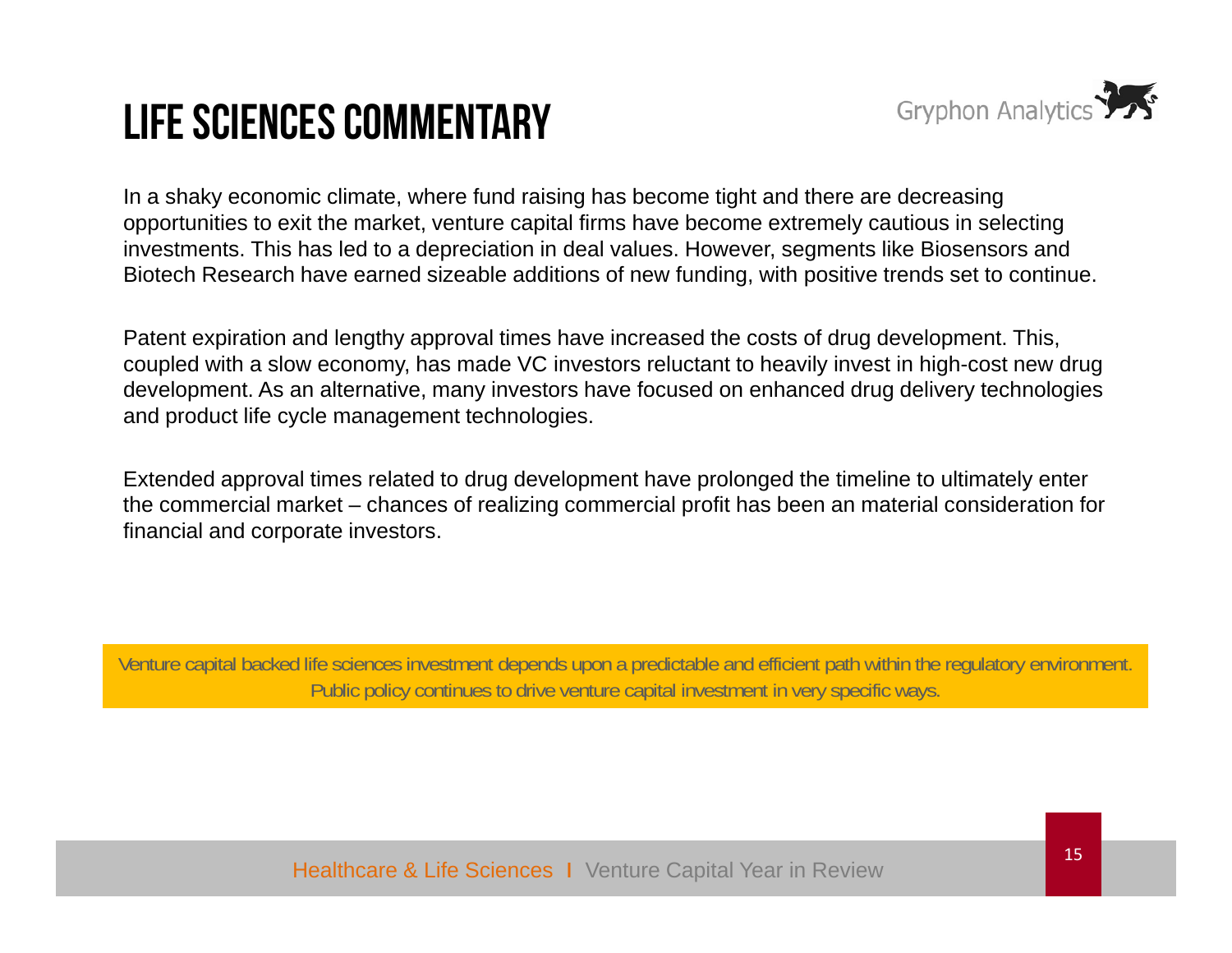

### CALIFORNIA INVESTMENT TRENDING & ANALYSIS

Healthcare & Life Sciences I Venture Capital Year in Review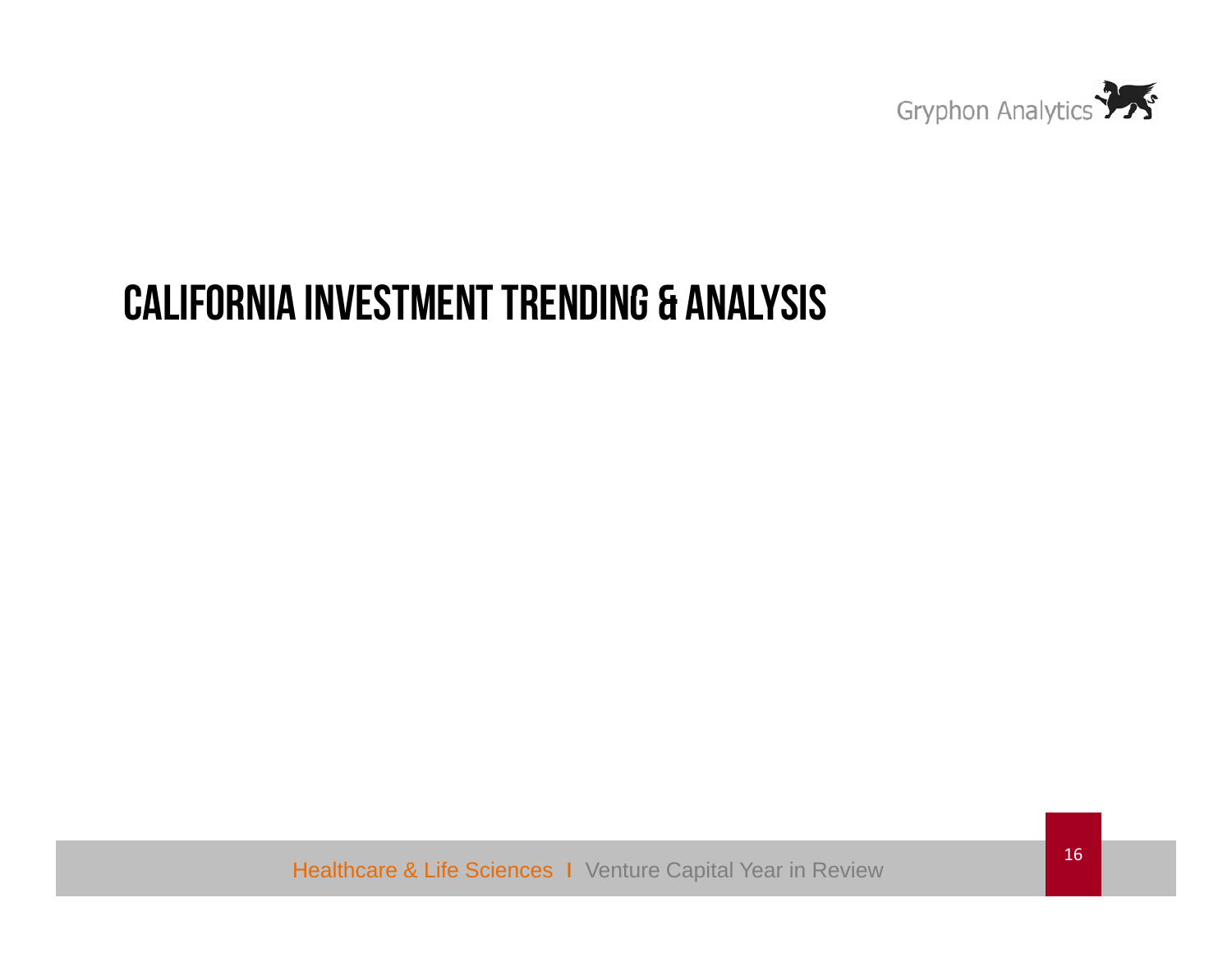### **CALIFORNIA**



VC investments in the Los Angeles area, including Orange, Ventura and Santa Barbara counties, rose 13% to about \$1.3 billion in 2012, up from \$1.1 billion the previous year.

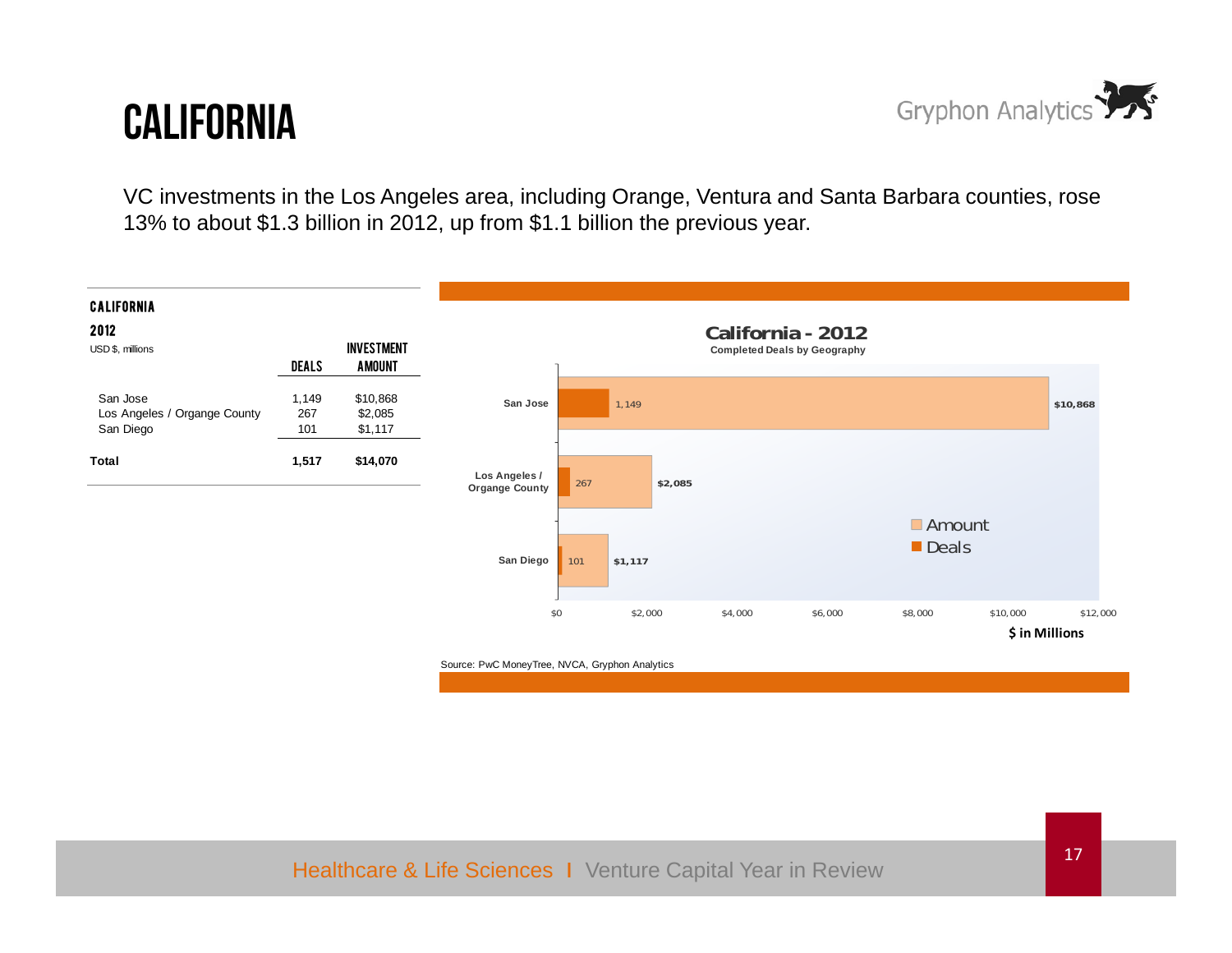

### San Jose / Silicon Valley

The San Jose / Silicon Valley area continues to reign supreme in venture capital investment, for the most recent quarter Software and Life Science investments comprised 39% and 26% of all fundings.

| SILICON VALLEY                          |              | <b>INVESTMENT</b> |                                                |                   |        |             |       |                                            |                |         |
|-----------------------------------------|--------------|-------------------|------------------------------------------------|-------------------|--------|-------------|-------|--------------------------------------------|----------------|---------|
| USD \$, millions                        | <b>DEALS</b> | <b>AMOUNT</b>     |                                                |                   |        | San Jose    |       |                                            |                |         |
| Software                                | 137          | \$985             |                                                |                   |        | $Q4 - 2012$ |       |                                            |                |         |
| Biotechnology                           | 28           | 455               | Software                                       |                   | $-137$ |             |       |                                            | \$985          |         |
| Industrial/Energy                       | 15           | 228               | Biotechnology                                  | 28                |        | \$455       |       |                                            |                |         |
| <b>Consumer Products &amp; Services</b> | 17           | 184               |                                                |                   | \$228  |             |       |                                            |                |         |
| Medical Devices and Equipment           | 15           | 158               | Industrial/Energy                              | 15                |        |             |       |                                            |                |         |
| Media and Entertainment                 | 34           | 125               | <b>Consumer Products and Services</b>          | 17                | \$184  |             |       |                                            |                |         |
| <b>IT Services</b>                      | 22           | 117               | <b>Medical Devices and Equipment</b>           | 15                | \$158  |             |       |                                            |                |         |
| Semiconductors                          | 9            | 61                | <b>Media and Entertainment</b>                 | $\blacksquare$ 34 | \$125  |             |       |                                            |                |         |
| <b>Healthcare Services</b>              | 2            | 58                | <b>IT Services</b>                             | $\overline{22}$   | \$117  |             |       |                                            |                |         |
| <b>Computers and Peripherals</b>        | 4            | 43                | <b>Semiconductors</b>                          | 9 \$61            |        |             |       |                                            |                |         |
| <b>Business Products &amp; Services</b> | 3            | 30                | <b>Healthcare Services</b>                     | $2$ \$58          |        |             |       |                                            |                |         |
| Networking and Equipment                | 2            | 30                | <b>Computers and Peripherals</b>               | $4$ \$43          |        |             |       |                                            |                |         |
| Retailing/Distribution                  | 5            | 24                | <b>Business Products and Services</b>          | 3 \$30            |        |             |       |                                            |                |         |
| Telecommunications                      | 3            | 16                | Networking and Equipment                       | 2 \$30            |        |             |       | $\blacksquare$ Amount $\blacksquare$ Deals |                |         |
| <b>Financial Services</b>               | 3            | 16                | <b>Retailing/Distribution</b>                  | 5\$24             |        |             |       |                                            |                |         |
| Electronics/Instrumentation             | 5            | $\overline{7}$    | Telecommunications                             | 3\$16             |        |             |       |                                            |                |         |
| Total                                   | 304          | \$2,537           | <b>Financial Services</b>                      | 3\$16             |        |             |       |                                            |                |         |
|                                         |              |                   | Electronics/Instrumentation                    | \$7               |        |             |       |                                            |                |         |
|                                         |              |                   | Other                                          | 50                |        |             |       |                                            |                |         |
| NOTABLE BIOTECH (SAN JOSE)              |              |                   |                                                | \$0               | \$200  | \$400       | \$600 | \$800                                      | \$1,000        | \$1,200 |
| Intarcia Therapeutics, Inc.             |              | \$156M            |                                                |                   |        |             |       |                                            | \$ in Millions |         |
| Ultragenyx Pharmaceutical, Inc.         |              | \$75M             |                                                |                   |        |             |       |                                            |                |         |
| Crescendo Bioscience, Inc.              |              | \$28M             | Source: PwC MoneyTree, NVCA, Gryphon Analytics |                   |        |             |       |                                            |                |         |
| Pearl Therapeutics, Inc.                |              | \$23M             |                                                |                   |        |             |       |                                            |                |         |
| <b>Edison Pharmaceuticals Inc</b>       |              | \$20M             |                                                |                   |        |             |       |                                            |                |         |
| VeraCyte, Inc.                          |              | \$15M             |                                                |                   |        |             |       |                                            |                |         |
| Labrys Biologics Inc                    |              | \$15M             |                                                |                   |        |             |       |                                            |                |         |
| Cell Works Group Inc                    |              | \$13M             |                                                |                   |        |             |       |                                            |                |         |
| Advanced Cell Diagnostics, Inc.         |              | \$12M             |                                                |                   |        |             |       |                                            |                |         |
| Solstice Biologics LLC                  |              | \$11M             |                                                |                   |        |             |       |                                            |                |         |
| Igenica Inc                             |              | \$10M             |                                                |                   |        |             |       |                                            |                |         |
|                                         |              |                   |                                                |                   |        |             |       |                                            |                |         |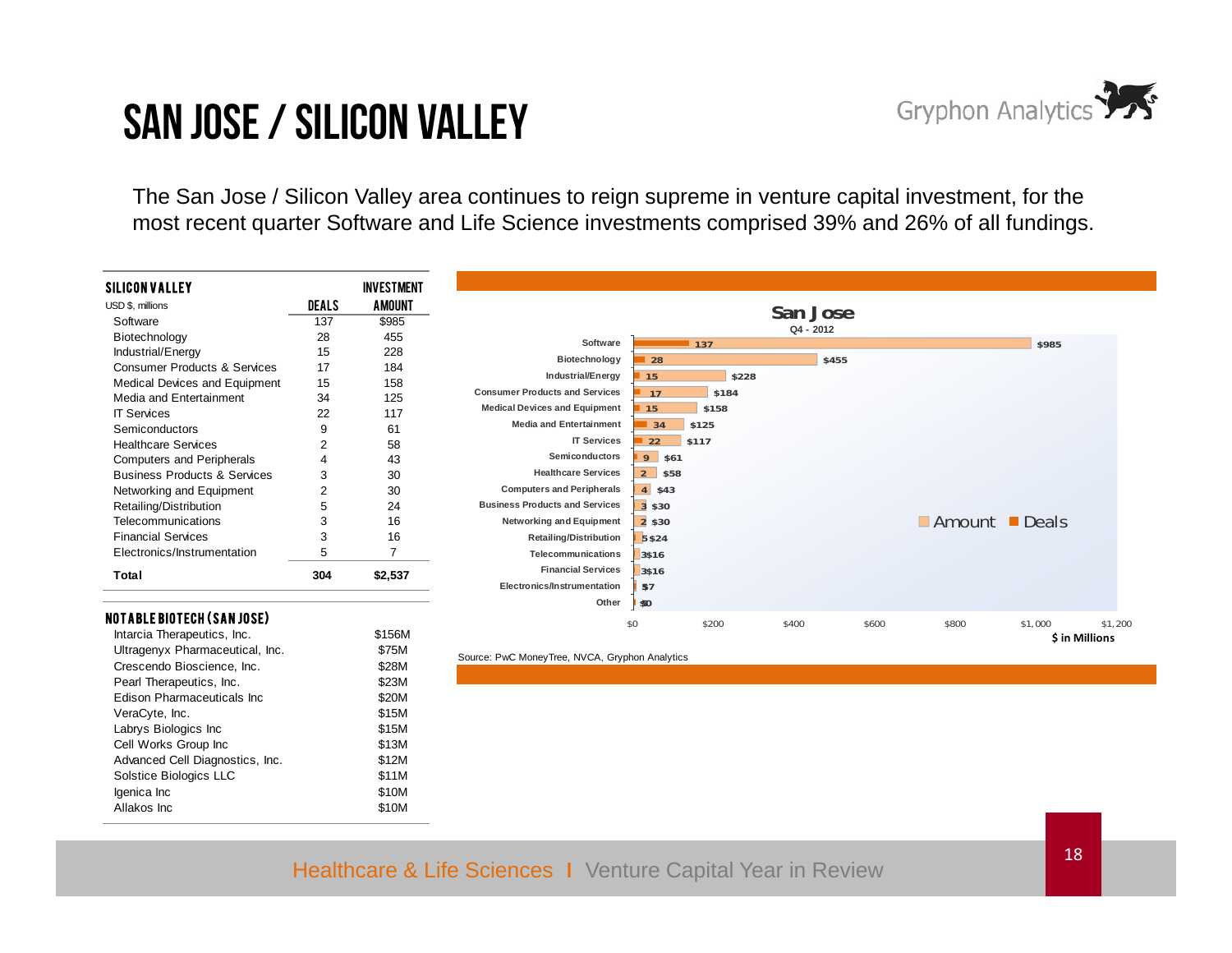### Los Angeles / Orange County



The tech-heavy startup scene in Los Angeles helped the region buck a national trend last year, drawing more venture capital investments as the nation saw an overall decline.

#### LOS ANGELS & ORANGE COUNTY, Q4 2012

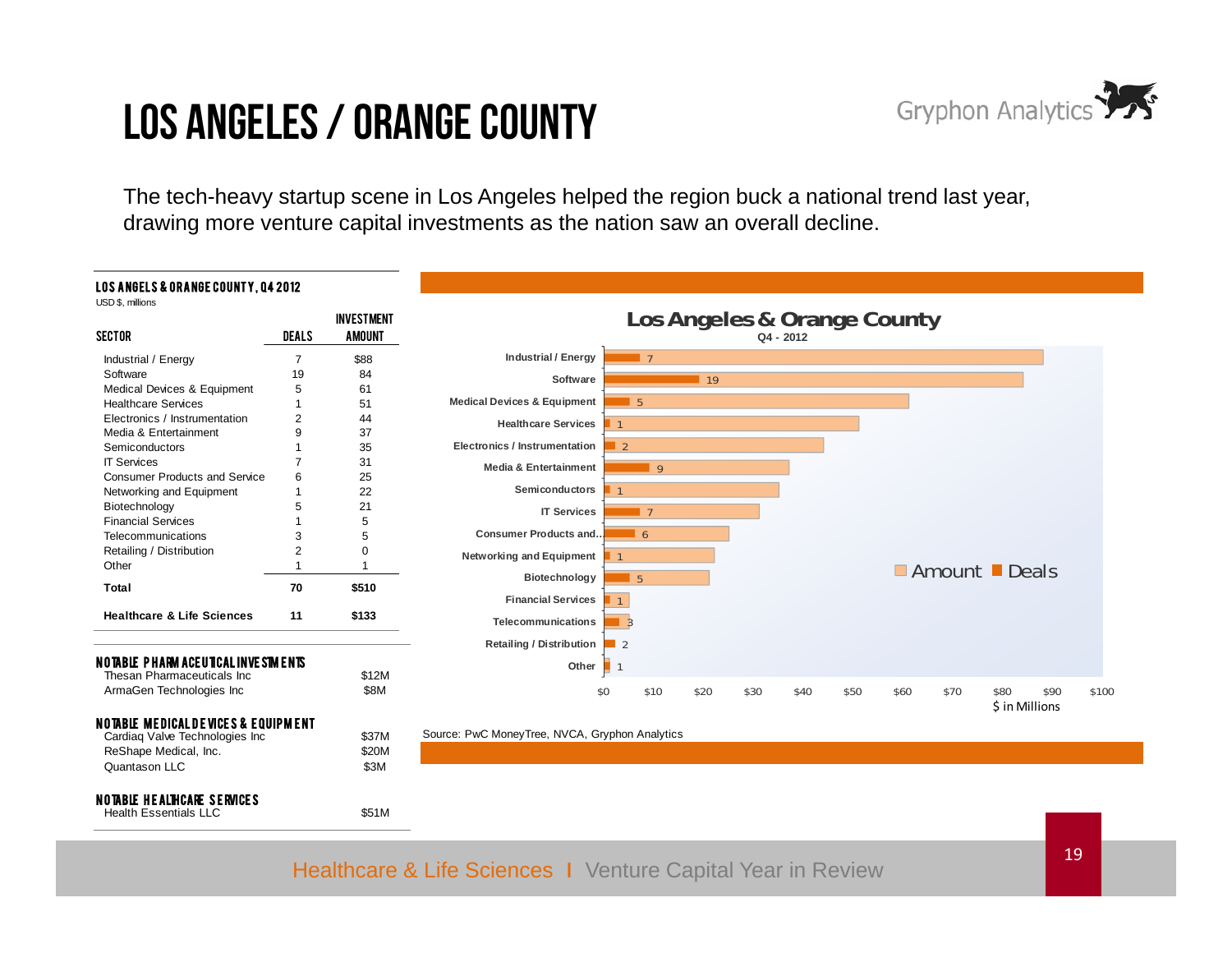### San Diego



Venture capitalists invested more money into San Diego startup companies in 2012 compared to the prior year, bucking the national trend. Investors committed \$1.12 billion to 113 companies , up from \$930 million invested in 101 companies in 2011 -- surpassing \$1 billion for the first time since 2008.